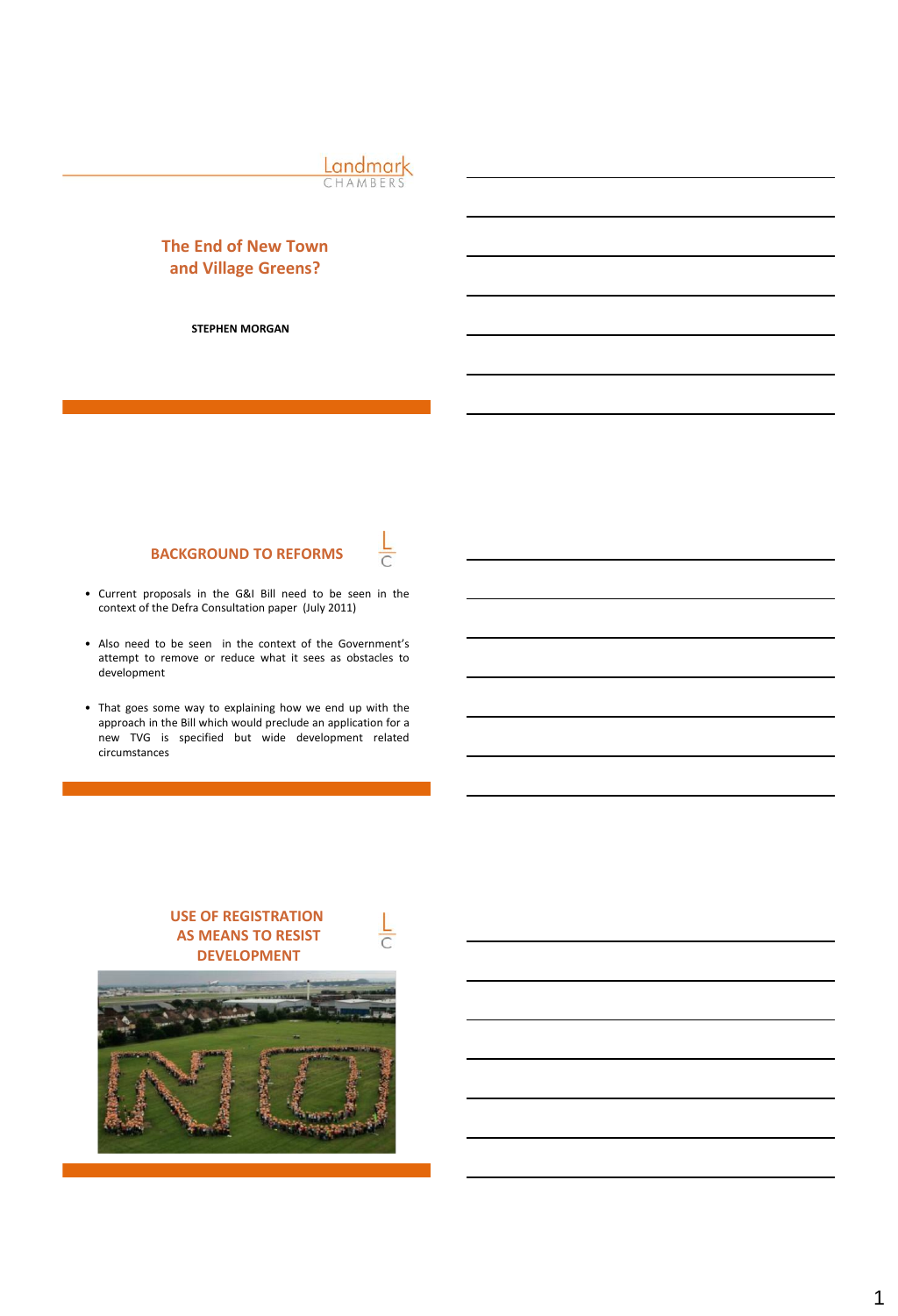### **REASONS FOR CHANGE**

- Big rise in applications is a burden on local authority purse
- Increasing frequency of applications for sites earmarked for development resulting in delays/termination of building work
- Costs to developers and landowners
- Local Green Spaces designation (now see NPPF[76]-]78])

## **LEGISLATIVE BASIS: s.15 of the Commons Act 2006**

Subsection (1) provides that:

**Any person may apply to the commons registration authority to register land to which this Part applies as a town or village green in a case where subsection (2), (3) or (4) applies.**

Subsection (2) applies where-

- **(a) A significant number of the inhabitants of any locality, or of any neighbourhood within a locality, have indulged as of right in lawful sports and pastimes on the land for a period of at least 20 years; and**
- **(b) They continue to do so at the time of the application.**

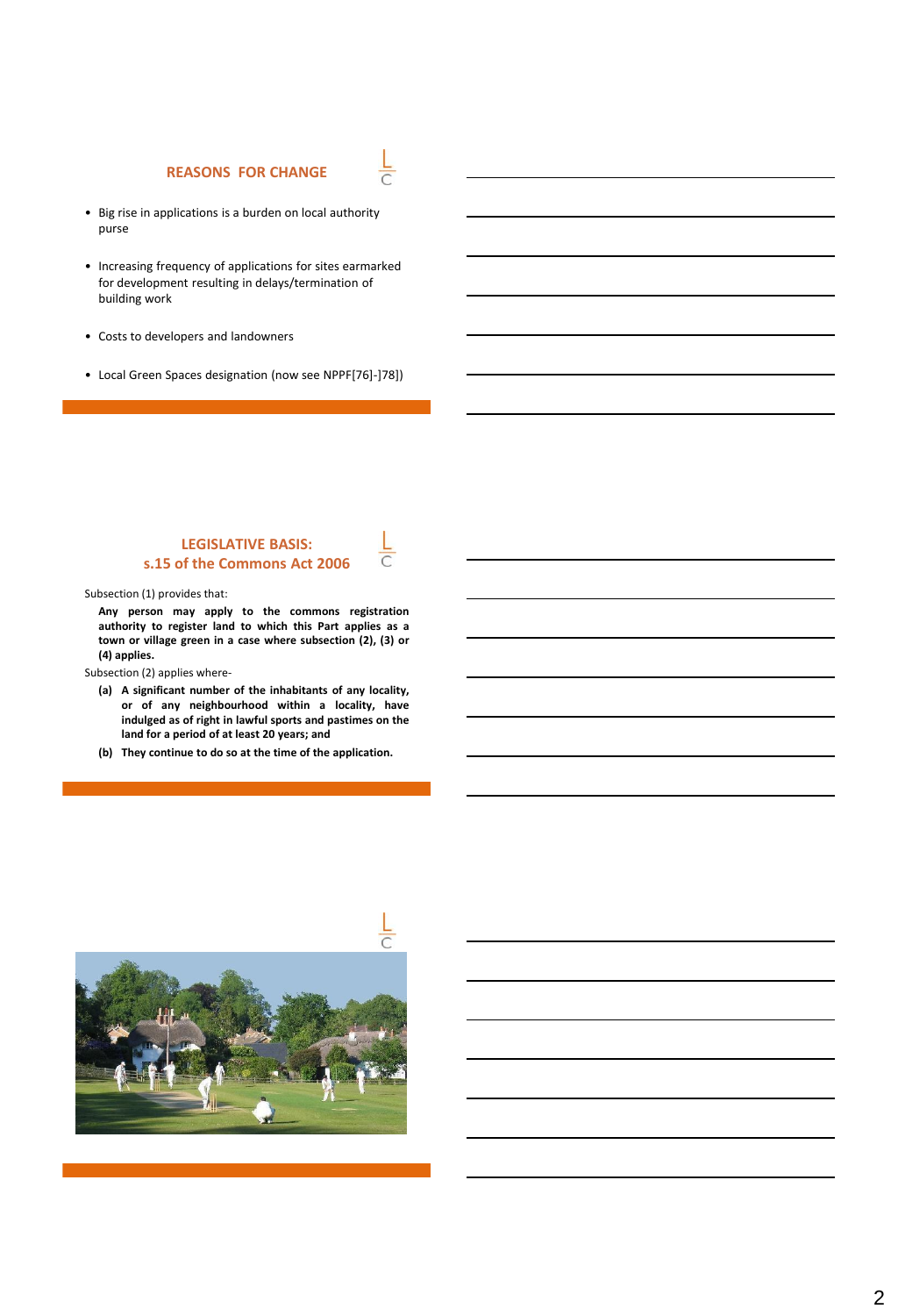# **TVGs?**





#### **CAUSE FOR CONCERN?**

• Warnefield Meadow is an 8.5 ha area of land in east Oxford. It was registered as a village green in 2010. The Friends of Warnefield Meadow, which submitted the application, said that the total cost of the process exceeded £0.5 million and possibly amounted to £1 million. The owner has been unable to develop the land, and its value has plummeted from £11 m to £500, 000.

### **CAUSE FOR CONCERN?**

• In Buxton, a TVG application held back the potential for the town's economic growth by frustrating plans for employment land, and also held up the development of new leisure facilities and 575 new homes. High Peak Council spent a reported £100, 000 in legal advice contesting the registration of a new green in the High Court.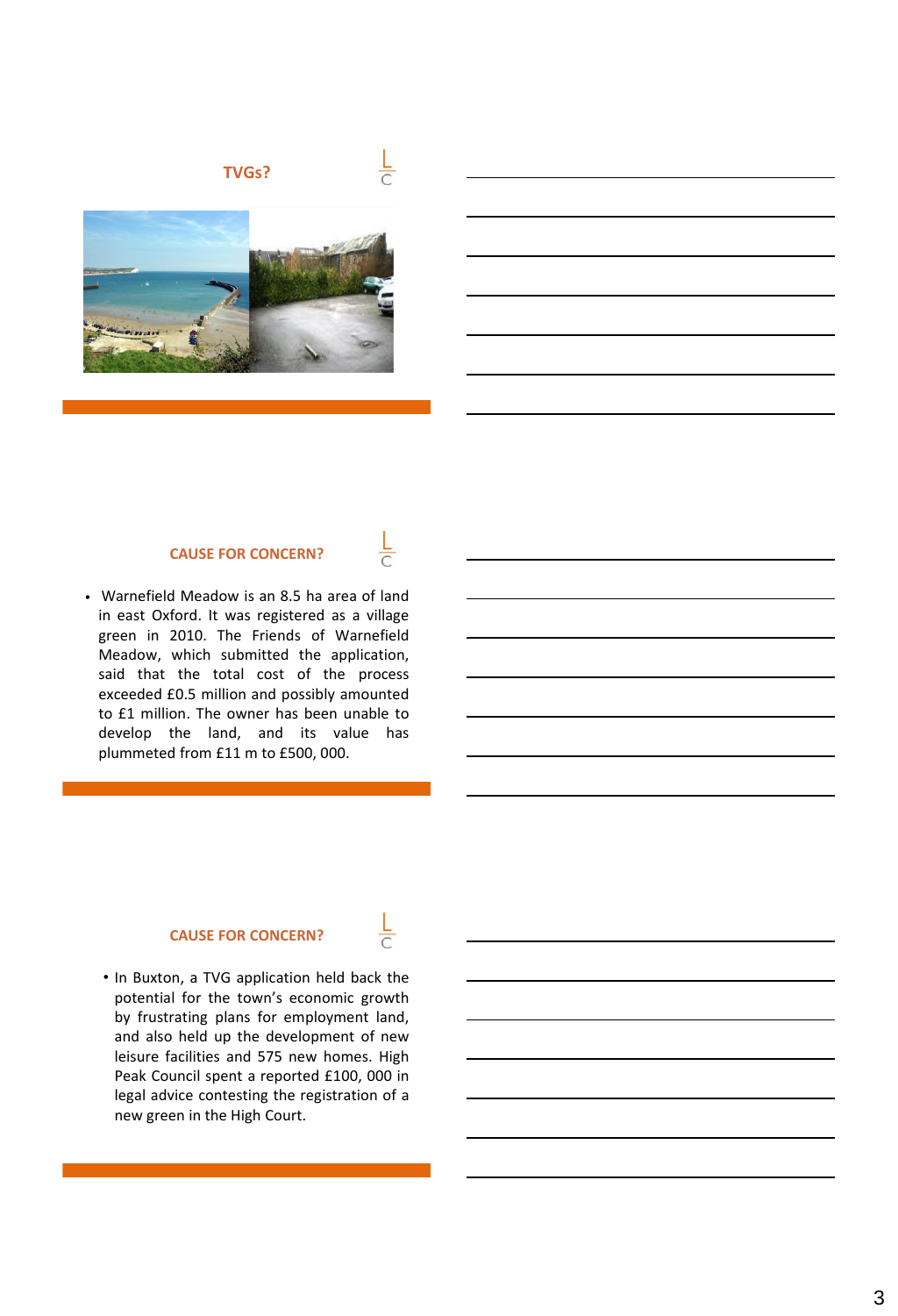## **THE SOLUTION?: THE BILL**

- Amend **section 15** of Commons Act 2006
- **Trigger events** and **terminating events** precluding allowing again new TVG applications (s.15(1))



• **Schedule 1A** details what these events are

#### **New s. 15C Registration of greens: exclusions**

- *(1) The right under section 15(1) to apply to register land in England as a town or village green ceases to apply if an event specified in the first column of the Table set out in Schedule 1A has occurred in relation to the land ('a trigger event').*
- *(2) Where the right under section 15(1) has ceased to apply because of the occurrence of a trigger event, it becomes exercisable again only if an event specified in the corresponding entry in the second column of the Table occurs in relation to the land ('a terminating event').*

#### **SoS's Power to Make Orders**

- (3) The Secretary of State may by order make provision as to when a<br>trigger or terminating event is to be treated as having occurred<br>for the purposes of this section.
- (4) The Secretary of State may by order provide that subsection (1) does not apply in circumstances specified in the order.
- **(5) The Secretary of State may by order amend Schedule 1A so as to –**
	- **(a) specify additional trigger or terminating events;**
- **(b) amend or omit any of the trigger or terminating events for the time being specified in the Schedule.**
- (6) A trigger or terminating event specified by order under<br>subsection (5)(a) must be an event related to the development<br>whether past, present or future) of the land.
- NB. Lords Amendment 18 would make this power subject to the affirmative parliamentary procedure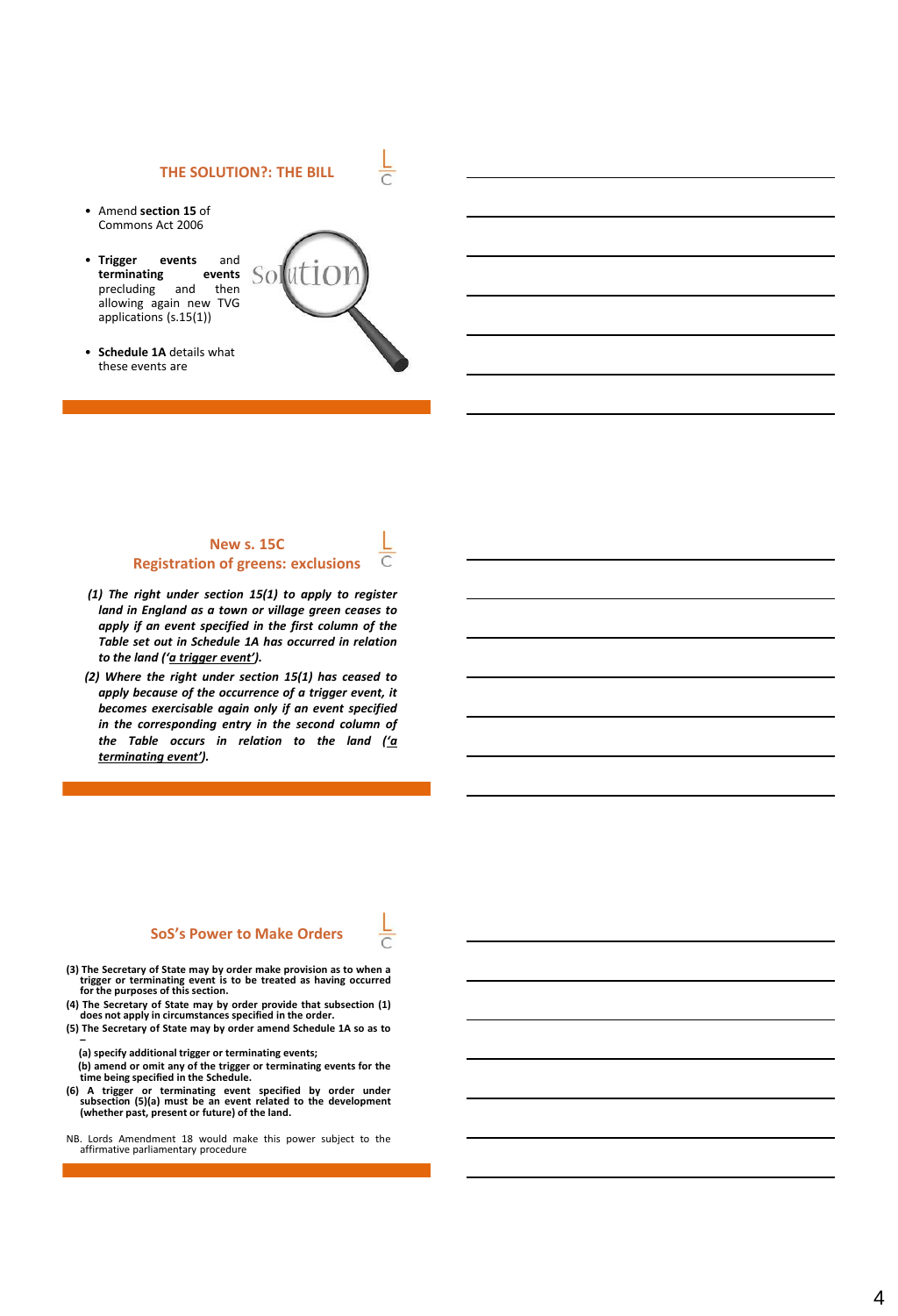*(7) For the purposes of determining whether an application under section 15 is made within the period of two years mentioned in section 15(3)(c), any period during which an application to register land as a town or village green may not be made by virtue of this section is to be disregarded*".

## **TRIGGER EVENTS: PLANNING APPLICATIONS**

- **(1) An application for planning permission in relation to the land which would be determined under section 70 of the Town and Country Planning Act 1990 ("the 1990 Act") is first publicised in accordance with requirements imposed by a development order by virtue of section 65(1) of that Act.**
- **(2) An application for planning permission made in relation to the land under section 293A of the 1990 Act is first publicised in accordance with subsection 8 of that section.**

## **TRIGGER EVENTS: DEVELOPMENT PLANS**



- **(3) A draft of a development plan document which identifies the land for potential development is published for consultation in accordance with regulations under section 17(7) of the Planning and Compulsory Purchase Act 2004 ("the 2004 Act").**
- **(4) A development plan document which identifies the land for potential development is adopted under section 23(2) or (3) of the 2004 Act.**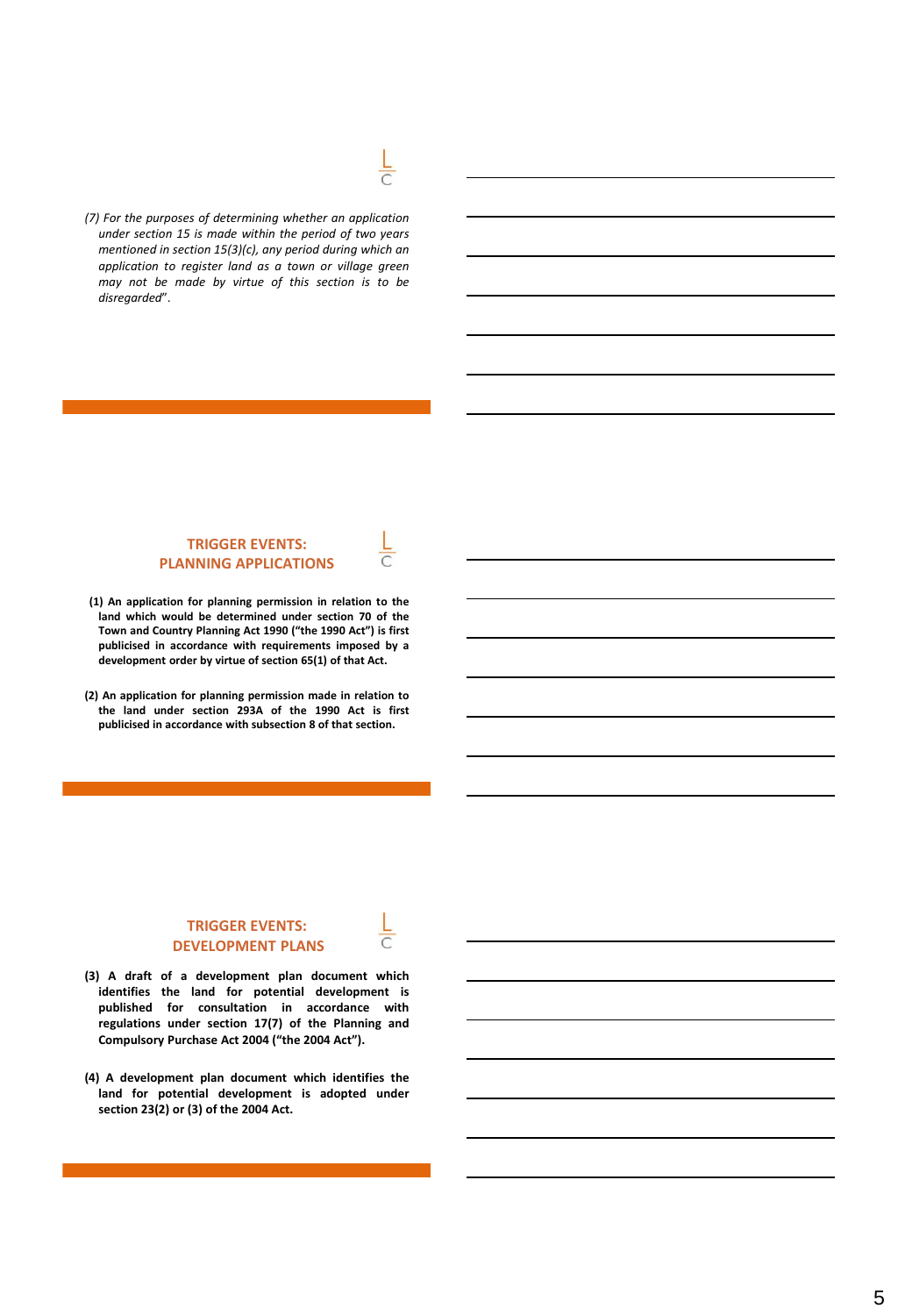#### **TRIGGER EVENTS: NEIGHBOURHOOD PLANS**

- **(5) A draft of a neighbourhood development plan which identifies the land for potential development is published for consultation in accordance with regulations under section 38(A)(7) of the 2004 Act.**
- **(6) A neighbourhood development plan which identifies the land for potential development is made under section 38A of the 2004 Act.**
- (NB. Lords Amendments 37 to 40 make minor and technical changes to certain trigger and terminating events e.g. correcting the provisions referred to in respect of neighbourhood development plan proposals and ensuring that the trigger event would be publication by the planning authority of the neighbourhood plan)

- **(7) A development plan for the purposes of section 27 or 54 of the 1990 Act, or anything treated as contained in such a plan by virtue of Schedule 8 to the 2004 Act, continues to have effect (by virtue of that Schedule) on the commencement of section 13 of the** *Growth and Infrastructure Act 2013* **and identifies the land for potential development.**
- **(8) A proposed application for an order granting development consent under section 114 of the** *Planning Act 2008* **("the 2008 Act") in relation to the land is first publicised in accordance with section 48 of that Act.**
- **(9) An application for such an order in relation to the land is first publicised in accordance with section 56(7) of the 2008 Act**.

## **TRIGGER EVENTS BEFORE COMMENCEMENT**

**"***For the purposes of the application of section 15C of the Commons Act 2006 (as inserted by subsection (1) above), it does not matter whether an event specified in the first column of Schedule 1A to that Act occurred before or on or after the commencement of this section***"**.

NB. Lords Amendments 29 to 32 would bring forward commencement of Clause 14 of the Bill and Schedule 4 to the Bill so that they come into force on Royal Assent rather than two months after that date